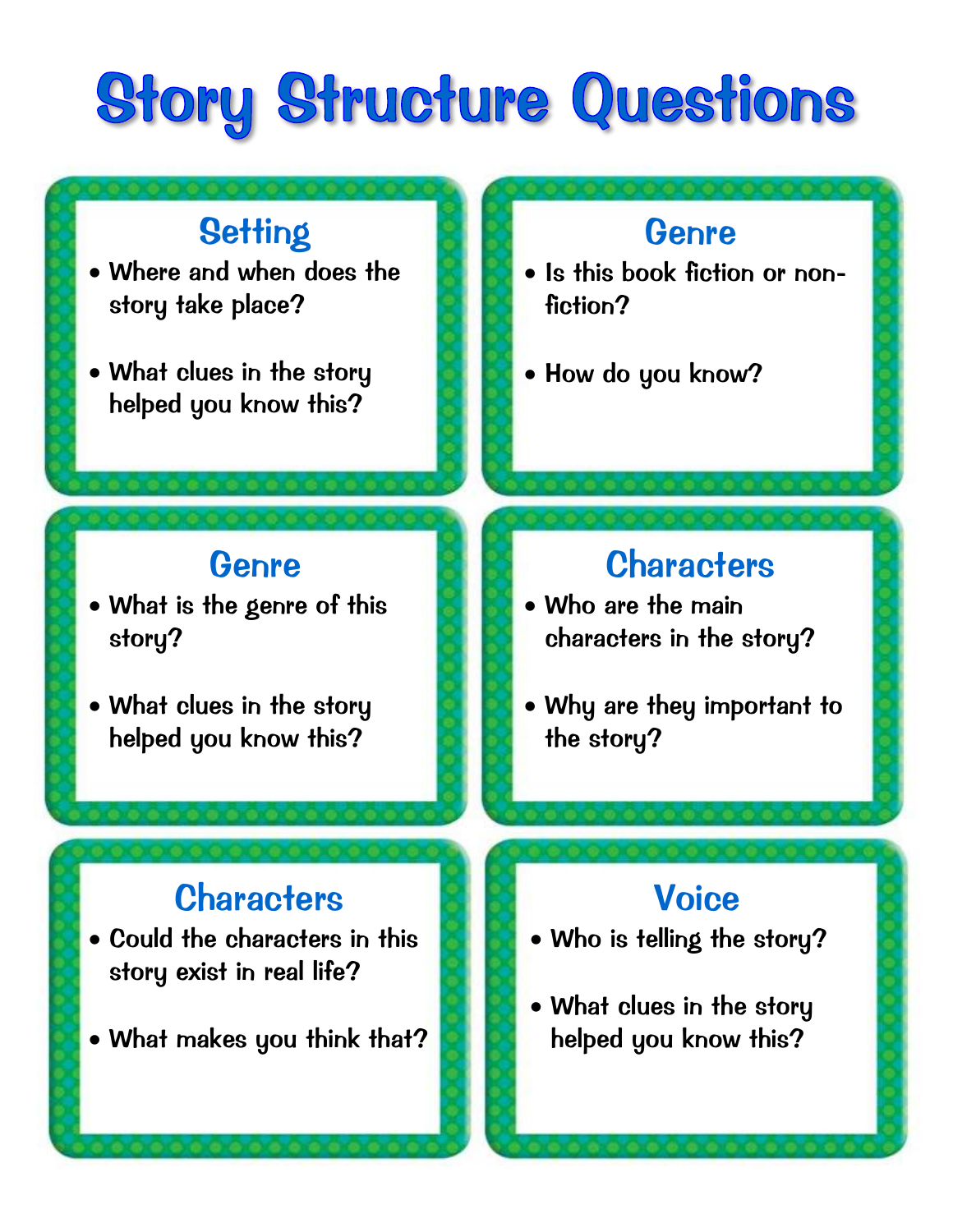# Story Structure Questions

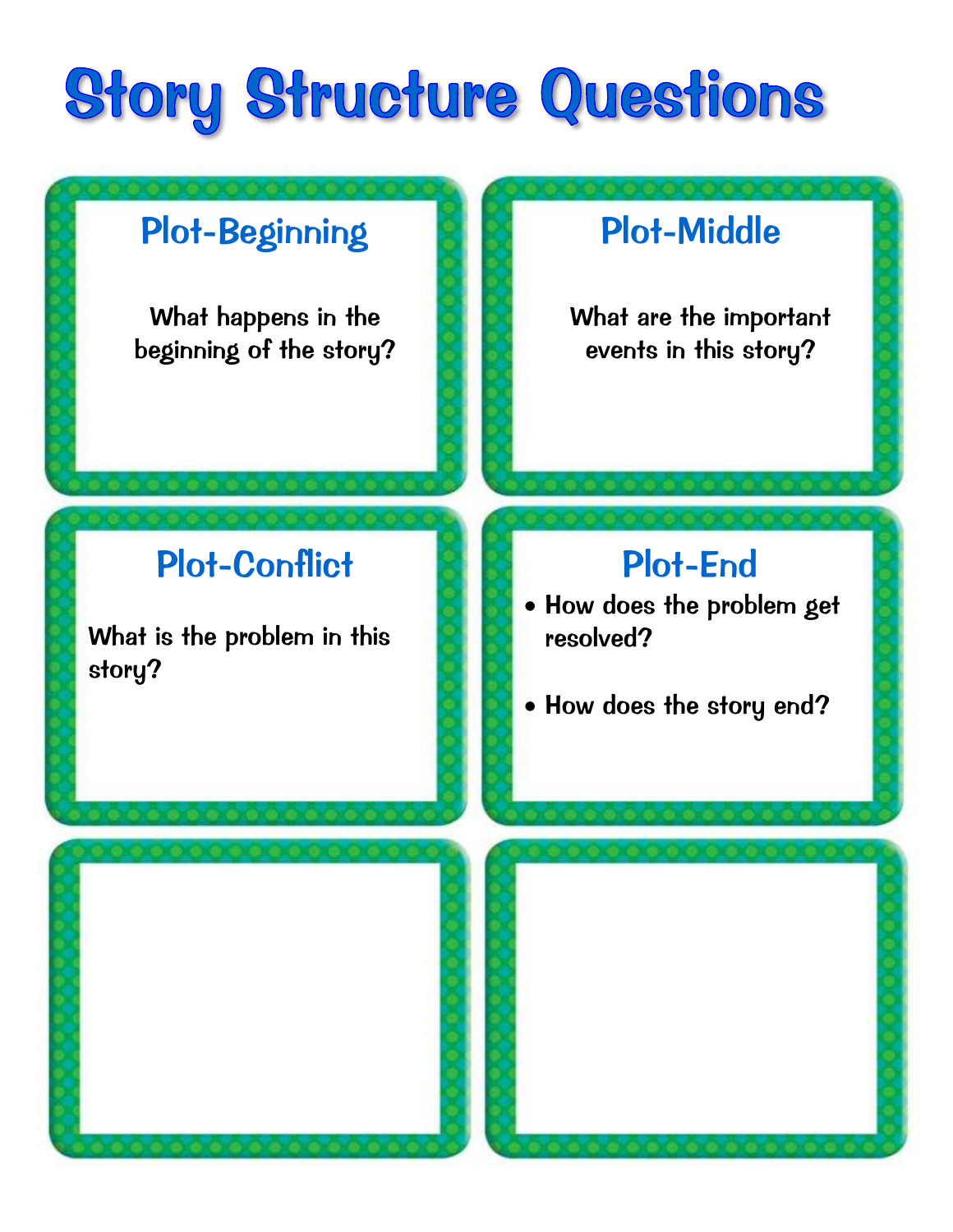## Author's Purpose Questions

Was the author trying to persuade, inform or entertain the reader? How do you know?

What does the author want you to understand after you have finished reading the story?

Did you think the title was a good one for the story? Why do you think that?

What language did the author use to help you visualize \_\_\_\_\_\_\_\_\_\_\_\_?

Why did the author write this story?

How is this story like other stories this author has written?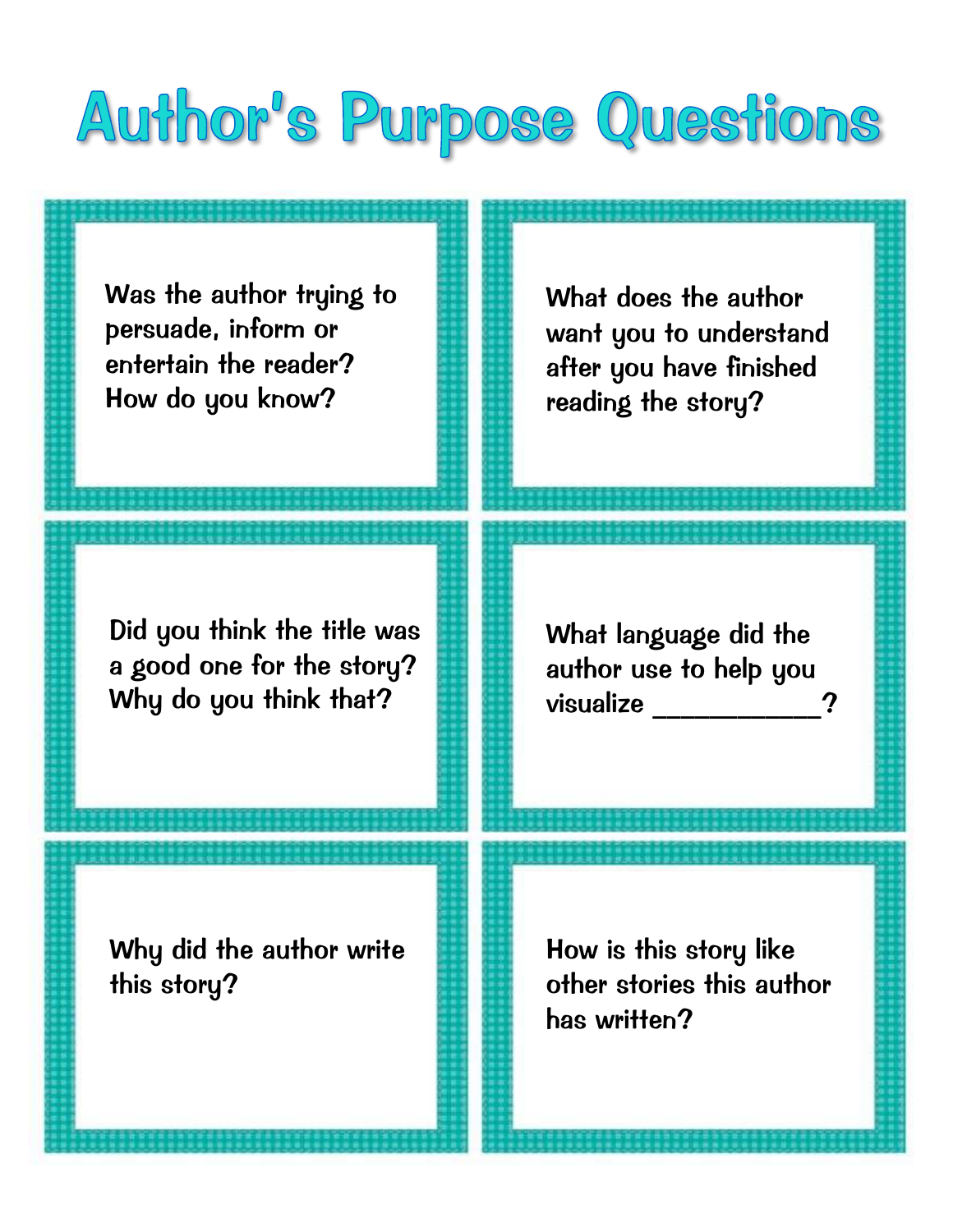# Making Connections

What other story does this story remind you of?

How did that connection help you understand the story better?

How are you alike or different from the main character in the story?

How did this story make you feel?

When have you felt that way in your real life?

What other books have you read with similar characters or themes. How did that connection help you understand the story better?

How does what you know about this genre help you understand the story better?

What lessons did you learn in the story that can help you in your real life? Explain.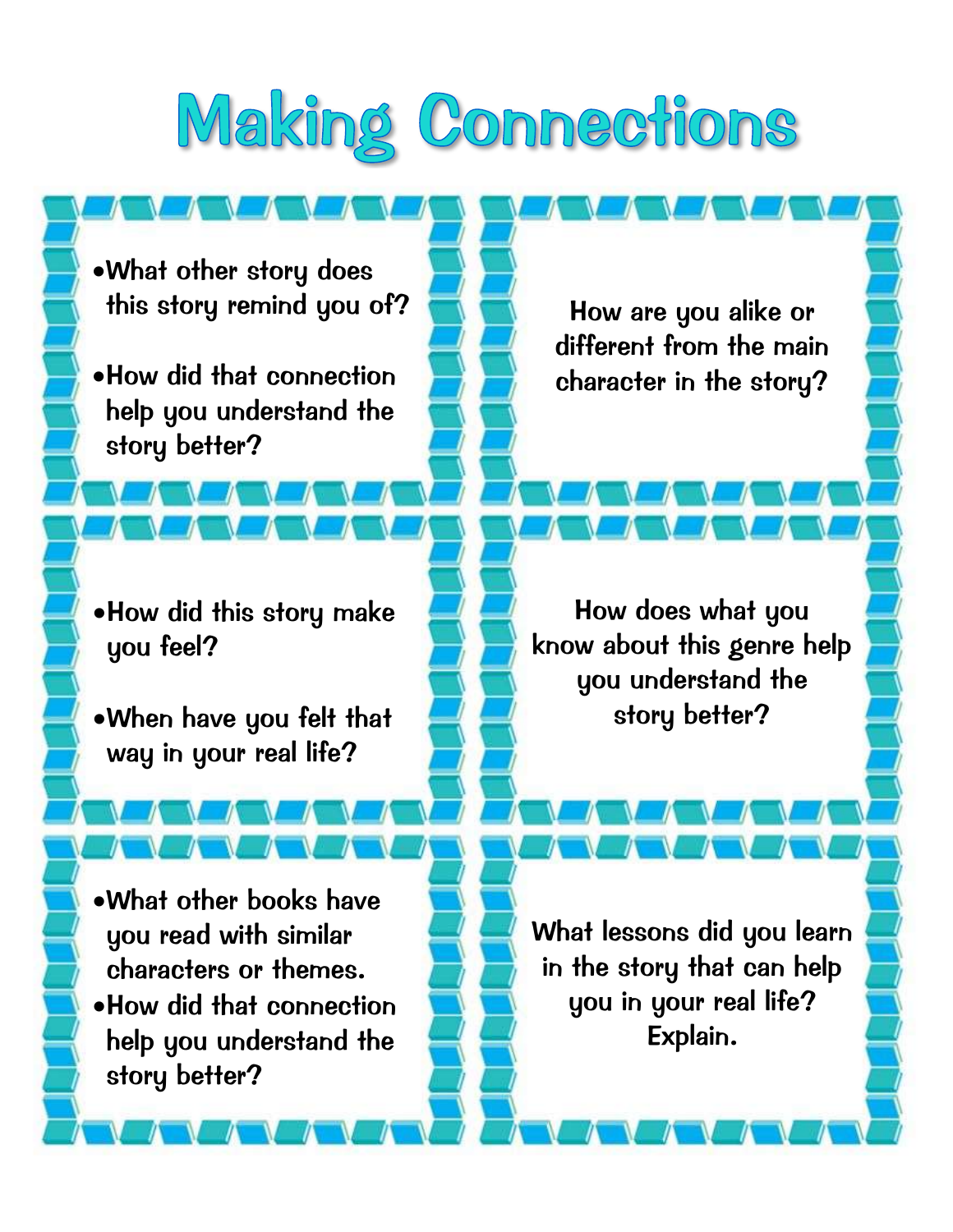# **Questions for Inferring**

What is the message or lesson of this story?

What can you figure out that the author didn't put in words? What clues did you use to figure that out?

Why do you think the character acted like he/she did?

How was the setting the author chose important to the story?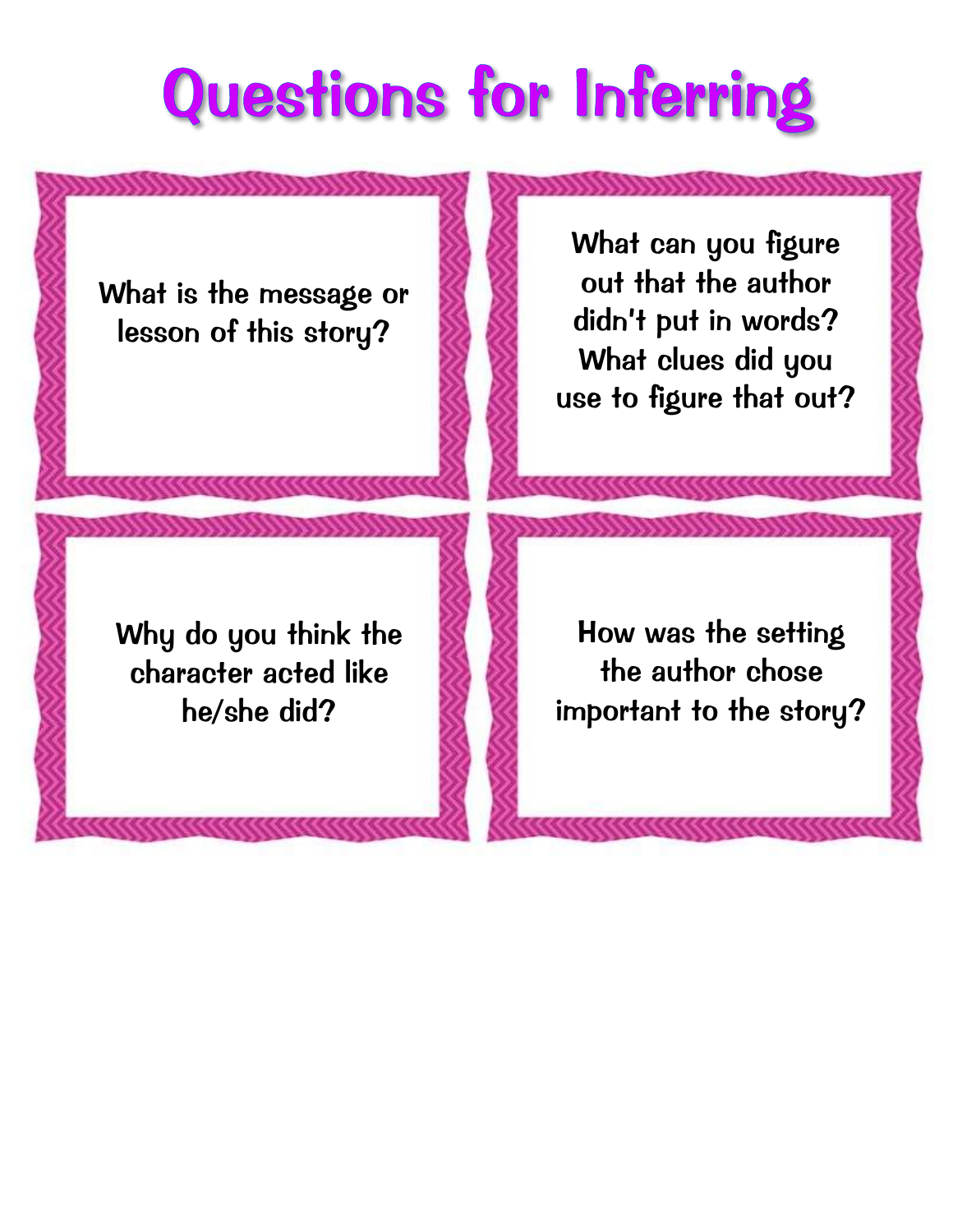# **Questions for Inferring**

What do the characters choices or actions tell you about him/her?

What is the mood or tone of this story? What makes you say that?

How did the character change during the story?

What character traits did the character have? What clues in the story make you believe that?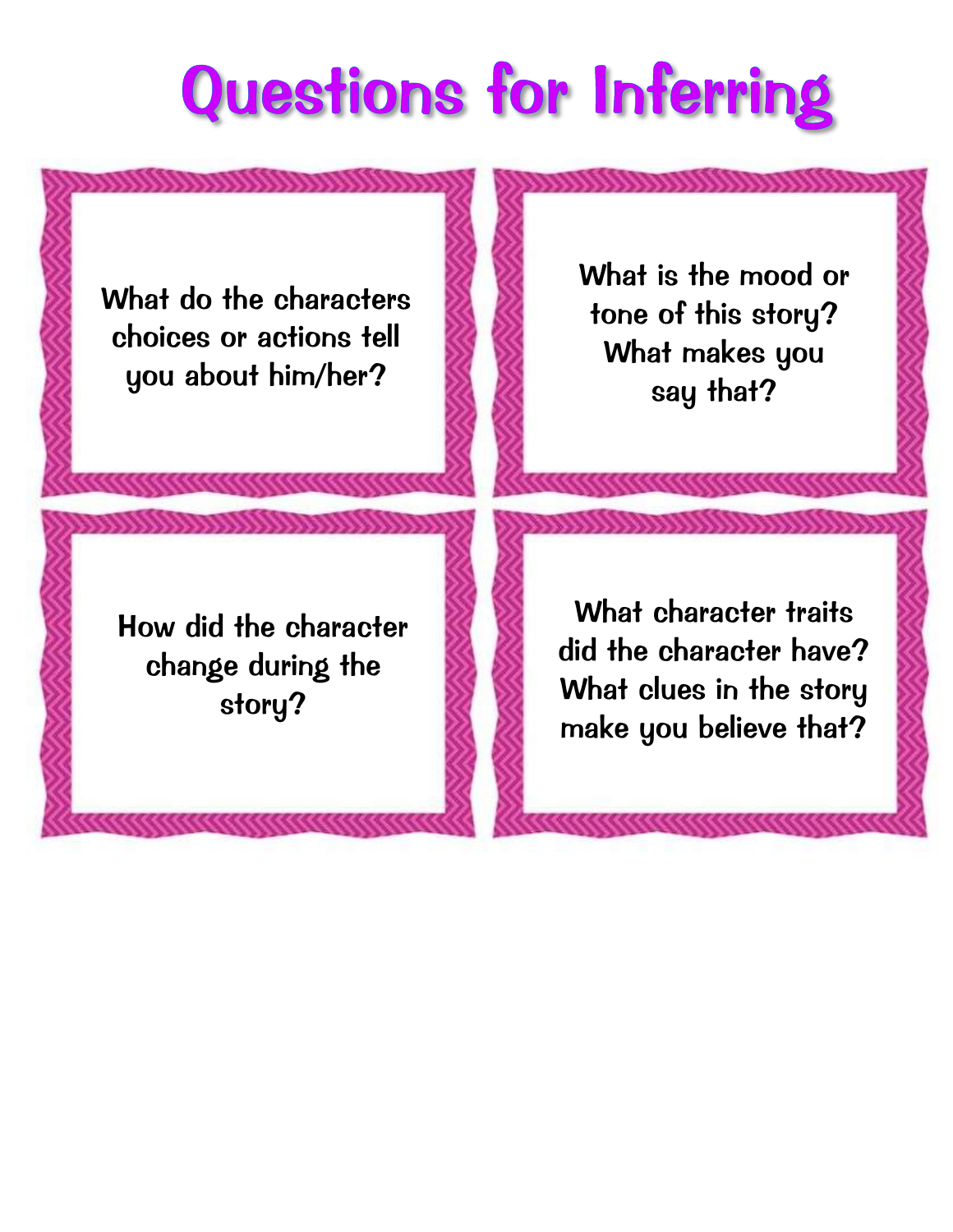# Asking Questions

What questions do you still have? What are you wondering?

What would you like to ask the author or one of the characters?

What would you like to know more about?

If you reread this, what would you be trying to figure out the second time?